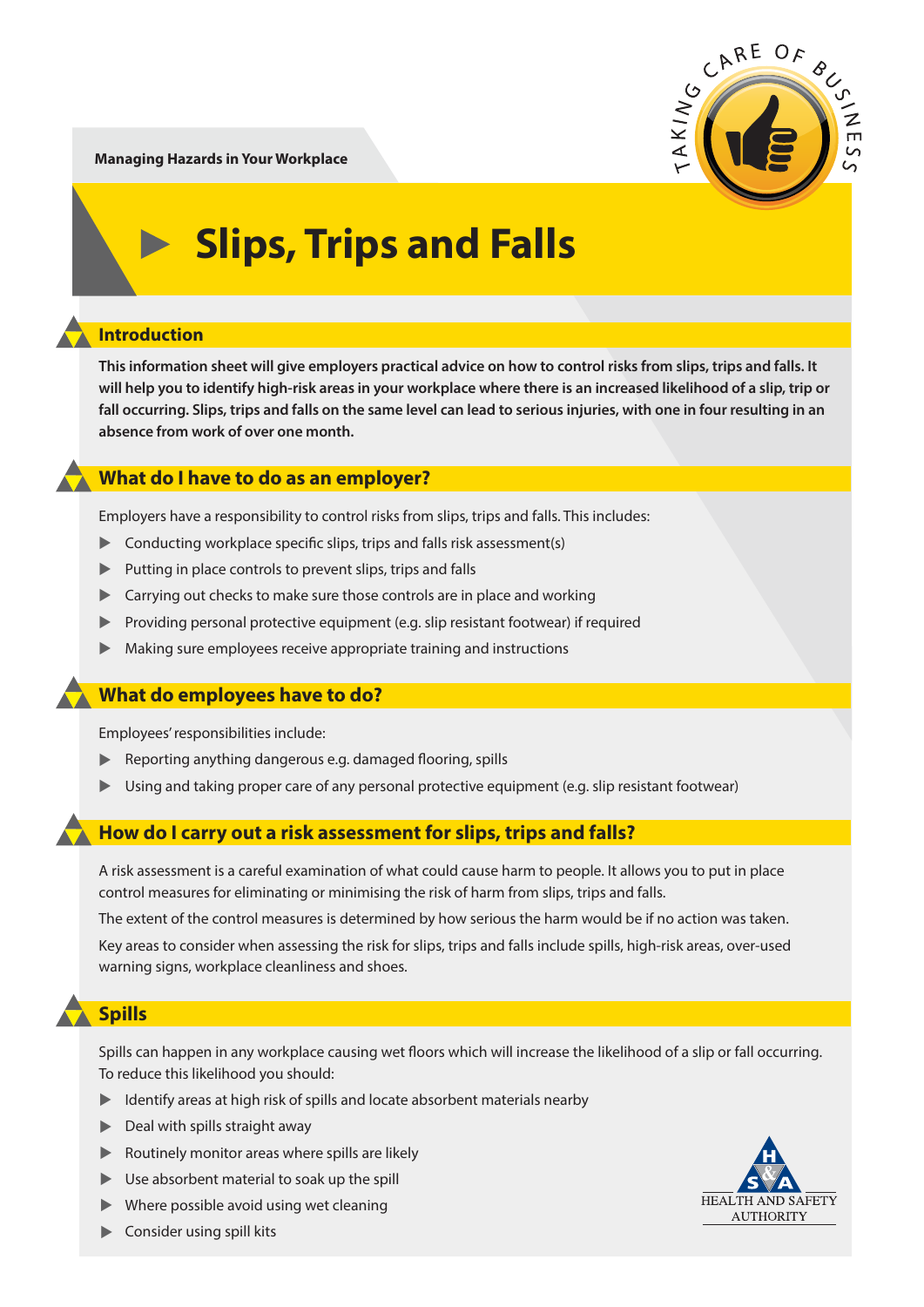# **Slips, Trips and Falls**



▶ Ensure slip resistant footwear is provided and worn as needed

By identifying areas where spills may occur and putting controls in place in anticipation of the spills e.g. proper mats, sufficient drainage, drip trays, you will also reduce the risk. These are areas where there are sources of liquid e.g. equipment using water, wash-up areas, showers, cleaning store, toilets, water dispenser, flowers, plants, deep fat fryers, hanging baskets.

Particular care is needed around self-service drinks areas and walk-in chiller and freezer floors if wet.



*Spills cause slips*

Small fruit / vegetable items with a high liquid content, such as grapes or tomatoes, may be a high slip risk if they fall onto the floor. Prepacked items can reduce the risk.

#### **High-risk areas**

The floor in a workplace must be suitable for the type of work being done. Where a floor can't be kept dry, people should be able to walk on it without fear of a slip, so it should have sufficient roughness (slip resistance) and must be fitted correctly to avoid slip hazards.

High-risk areas will include transition areas, where pedestrians move between surfaces with very different levels of grip, the most obvious being pedestrians going from wet to dry at entrances. These areas need to be identified and mats provided to remove excess moisture from footwear. Use heavy mats or ones with weighted edges or recess them into the floor to secure them and place them where people actually walk.

Areas where levels change, e.g. slopes, ramps, steps / stairs, unexpected holes, bumps, drainage channels, are another high risk area. Consider the following control

measures:

- **Providing slip resistant surfaces**
- **Providing adequate lighting**
- ▲ Highlighting changes in level
- **Exercise 1** Providing proper drain covers
- ▶ Keeping the top and bottom of stairs clean and tidy
- ▲ Avoiding carrying items on stairs, e.g. by the use of dumb waiters

Damaged flooring or paving can pose a high risk of trips and falls. You should identify any area where the surface is poorly maintained or damaged, repair the damage and take steps to prevent further damage.



- ▲ Place equipment close to electrical outlets where possible
- ▲ Site electrical outlets to avoid trailing cables



*Trailing cables cause trips* 

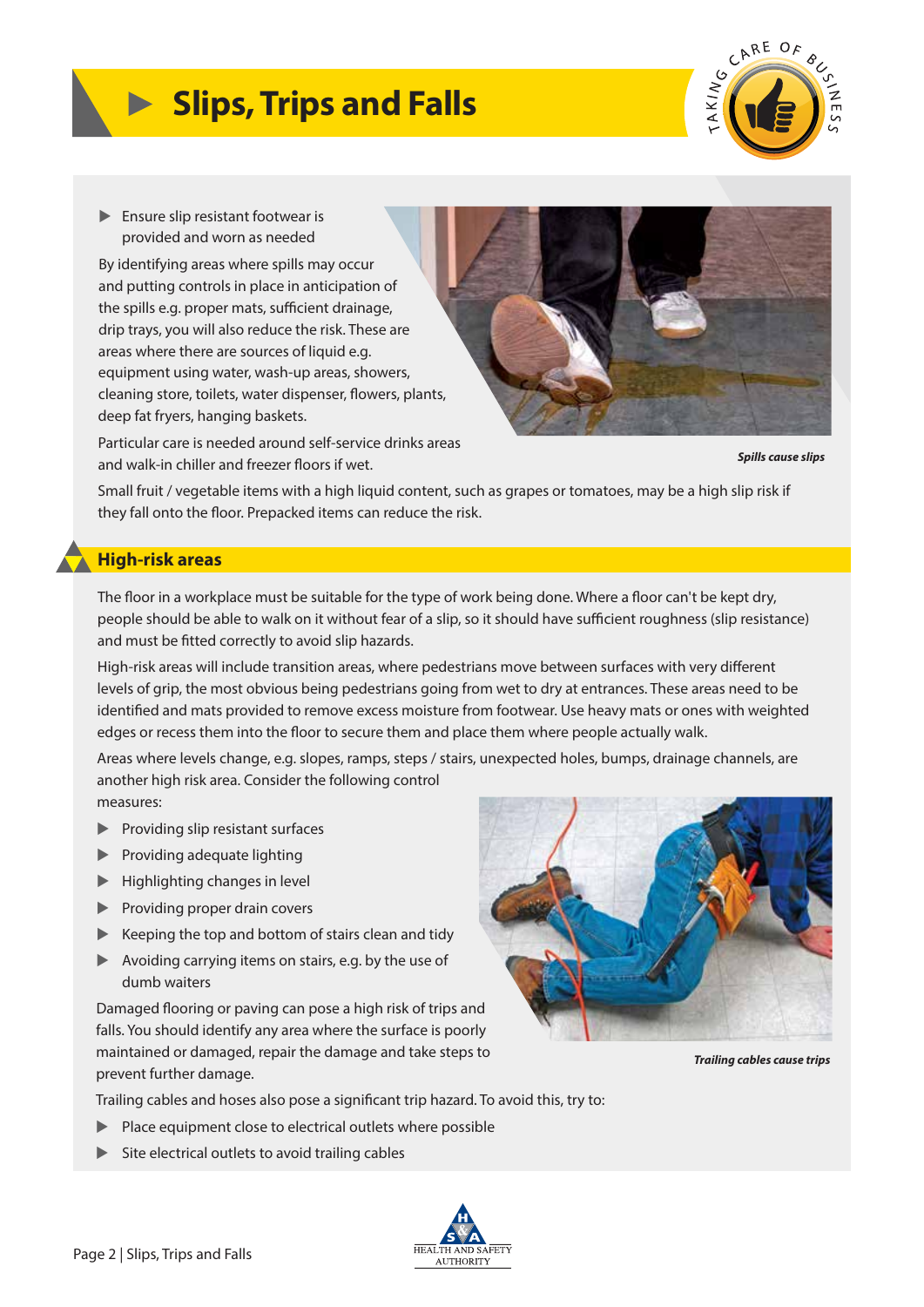## **Slips, Trips and Falls**



- **EXED IDENTIFY STATES IS A UPS ATTE:** Identify points and reroute where possible
- ▲ Avoid the use of extension cables if possible
- ▲ Use retractable reels
- $\blacktriangleright$ Tape down temporary trailing cables

Slippery surfaces must be identified as these are also high-risk areas. As a rule of thumb, high gloss or highly  $reflective = high risk.$ 

Consider changing or treating floor surfaces e.g. the addition of slip resistant materials, non-slip strips, or chemical treatment such as etching.

Pay particular attention to areas that may become slippery during winter weather. Grit or salt can be used to deal temporarily with snow or ice. Ensure slip resistant footwear is provided and worn as needed.

#### **Overused warning signs**

Warning signs do not physically keep people away from wet floors. For programmed or routine floor cleaning, use a system that keeps pedestrians away from wet floors, e.g. physical barriers, cordons.

Warning signs must be removed when they no longer apply.



*Warning sign with barrier*

#### **Workplace cleanliness**

Procedures to ensure good housekeeping standards are vital. These may include:

- $\blacktriangleright$  Keeping walkways through the workplace clear no trailing cables, no obstructions
- ▲ Tidy as you go don't leave tidying up until the end of shift
- ▶ Keep floors and access routes clear
- ▶ Keep messy operations away from pedestrian routes
- **EX Dispose of packing material and other**  wrappings carefully. Do not leave them lying around the floor
- **Inserts in papers and magazines may be**  slippery. Remove them promptly if they fall onto the floor



*Poor housekeeping causes trips*